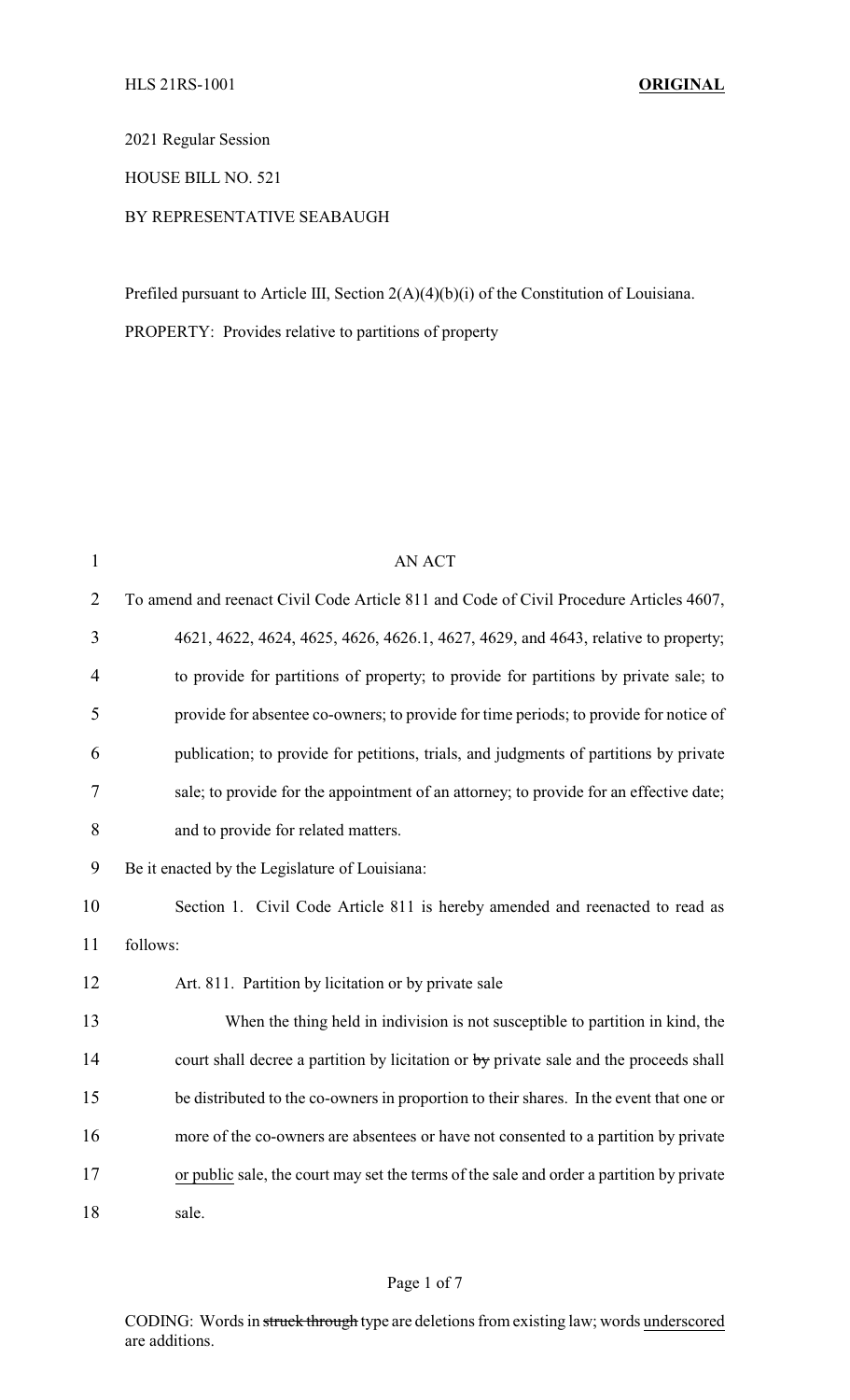| $\mathbf{1}$   | Section 2. Code of Civil Procedure Articles 4607, 4621, 4622, 4624, 4625, 4626,                   |  |  |
|----------------|---------------------------------------------------------------------------------------------------|--|--|
| $\overline{2}$ | 4626.1, 4627, 4629, and 4643 are hereby amended and reenacted to read as follows:                 |  |  |
| 3              | Art. 4607. Partition by licitation or by private sale                                             |  |  |
| 4              | A. When a partition is to be made by licitation, the sale shall be conducted                      |  |  |
| 5              | at public auction and after the advertisements required for judicial sales under                  |  |  |
| 6              | execution.                                                                                        |  |  |
| 7              | B. When a partition is to be made at private sale without the consent of all                      |  |  |
| 8              | co-owners, the sale shall be for not less than two-thirds of the appraised value of the           |  |  |
| 9              | property and shall be made by a court-appointed representative, who may be a co-                  |  |  |
| 10             | owner, after the advertisements required for judicial sales under execution are made.             |  |  |
| 11             | All counsel of record, including curators appointed to represent absentee defendants,             |  |  |
| 12             | and persons appearing in proper person shall be given notice of the sale date. At any             |  |  |
| 13             | time prior to the sale, the parties may agree upon a nonjudicial partition.                       |  |  |
| 14             | $\ast$<br>$\ast$<br>∗                                                                             |  |  |
| 15             | Art. 4621. Partition by licitation or private sale                                                |  |  |
| 16             | When one of the co-owners of property sought to be partitioned is an                              |  |  |
| 17             | absentee, the partition may be effected conducted by licitation or by private sale, as            |  |  |
| 18             | provided in this Chapter, whether the property is divisible in kind or not.                       |  |  |
| 19             | Art. 4622. Petition                                                                               |  |  |
| 20             | The petition for the partition of property in which an absentee owns an                           |  |  |
| 21             | interest <del>, under the articles of this Chapter,</del> shall allege the facts showing that the |  |  |
| 22             | absent and unrepresented defendant is an absentee, as defined in Article 5251, shall              |  |  |
| 23             | describe the property sought to be partitioned and allege the ownership interests                 |  |  |
| 24             | thereof, and shall be supported by an affidavit of the petitioner or of his the                   |  |  |
| 25             | petitioner's counsel that the facts alleged in the petition are true. If the partition is         |  |  |
| 26             | to be made by private sale, the petition shall describe the primary terms of the                  |  |  |
| 27             | proposed sale, identify the proposed purchaser, if any, disclose whether the proposed             |  |  |
| 28             | purchaser is related to any co-owner, and disclose to the petitioning co-owners                   |  |  |
| 29             | whether any costs associated with the sale will be paid to any person related to the              |  |  |

# Page 2 of 7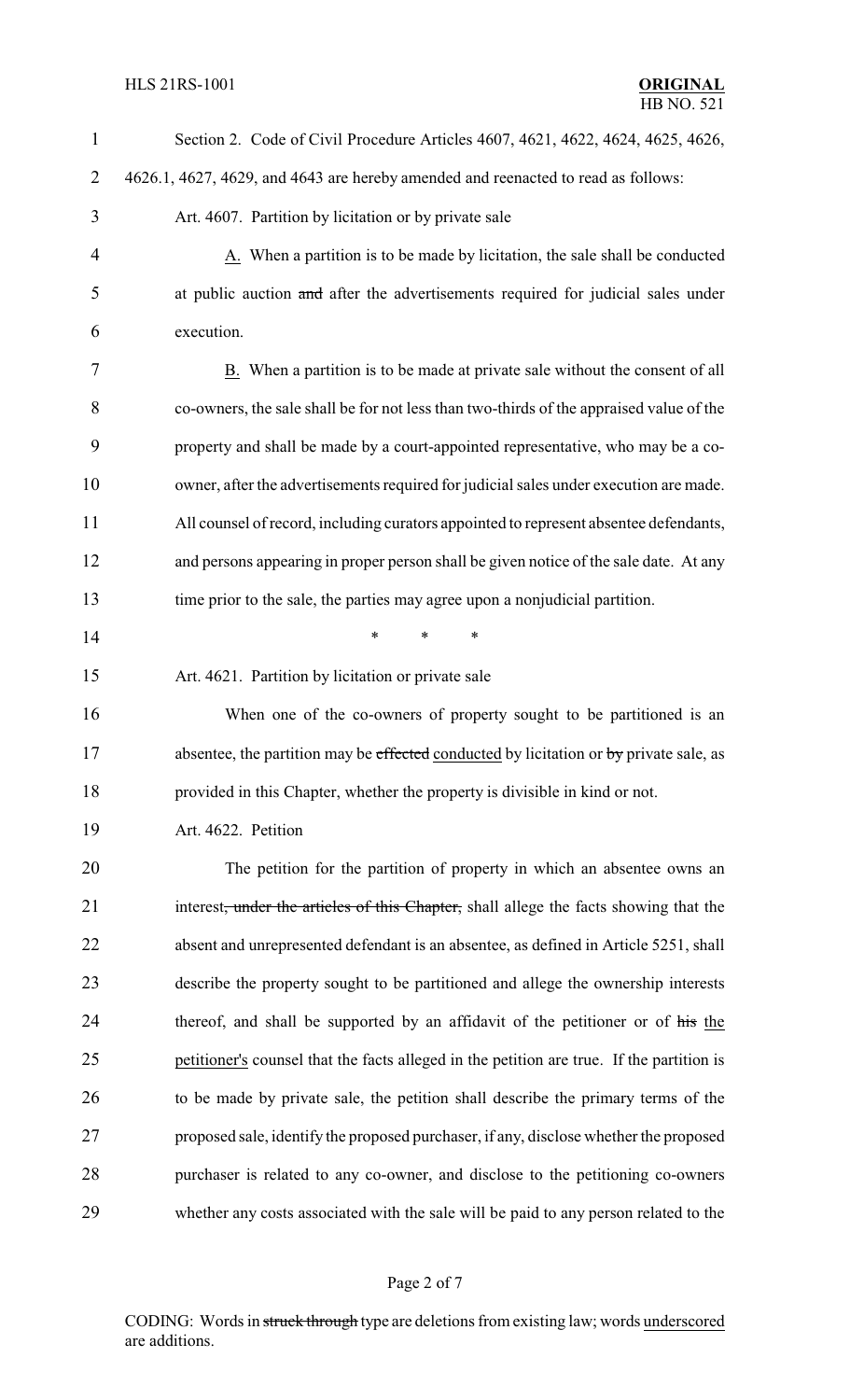- petitioning co-owners within the fourth degree or a juridical entity in which the co-owner has a direct or indirect financial interest.
- \* \* \*

Art. 4624. Publication of notice

 Notice of the institution of the proceeding shall be published at least once in the parish where the partition proceeding is instituted, in the manner provided by law. This The notice shall set forth the title and docket number of the proceeding, the name and address of the court, a description of the property sought to be 9 partitioned, and the terms of the private sale. and The notice shall notify the absent defendant that the plaintiff is seeking to have the property partitioned by licitation or by private sale, and that the absent defendant has fifteen days from the date of the publication of notice, or of the initial publication of notice if there is more than one publication, to answer the plaintiff's petition.

Art. 4625. Trial; judgment ordering sale

 A. Except as otherwise provided in Article 4630, if the petitioner proves on 16 the trial of the proceeding that he the petitioner is a co-owner of the property and entitled to the partition thereof and that the defendant is an absentee who owns an interest therein, the court shall render judgment ordering either the public sale of the property for cash by the sheriff to effect a partition, after the advertisement required by law for a sale under execution or the private sale of the property for cash by the court-appointed representative to effect a partition, after the advertisement required by law for a sale under execution.

 B. The judgment shall determine the absentee's share in the proceeds of the 24 sale, and award a reasonable fee to the attorney appointed to represent him the absentee to be paid from the absentee's share of the proceeds of the sale.

 Art. 4626. Judgment ordering reimbursement or payment of amounts due co-owner out of proceeds of public sale

28 A judgment ordering the public sale of property to effect conduct a partition under the provisions of this Chapter shall order, out of the proceeds of such sale, all of the following:

#### Page 3 of 7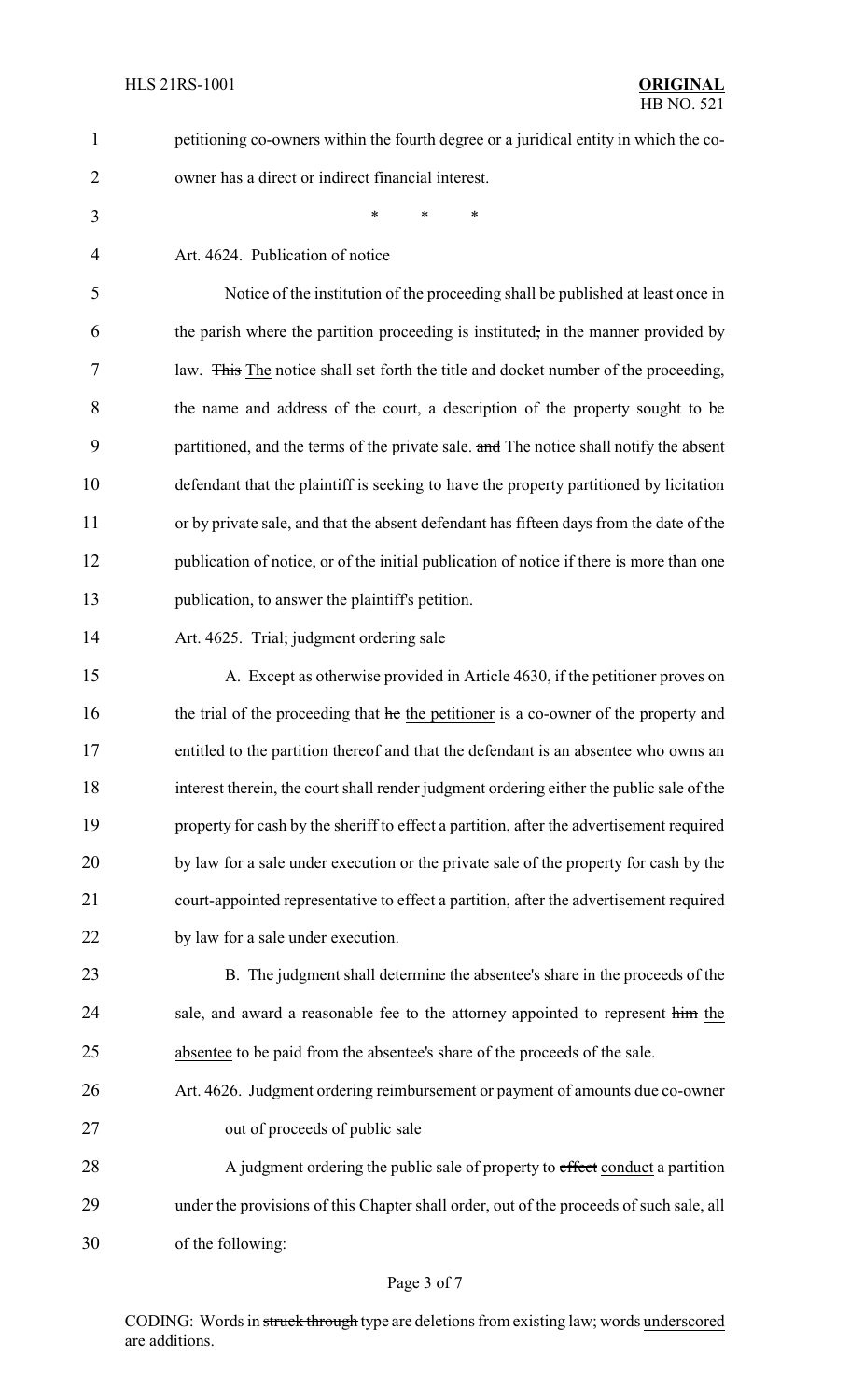| $\mathbf{1}$   | (1) The reimbursement to a co-owner of the amount proven to be due the co-              |  |
|----------------|-----------------------------------------------------------------------------------------|--|
| $\overline{2}$ | owner for the payment of taxes on the property, and the expenses of preservation of     |  |
| 3              | the property.                                                                           |  |
| $\overline{4}$ | (2) The payment to a co-owner of the amount proven to be due the co-owner               |  |
| 5              | by another co-owner who has received and retained the fruits and revenues of the        |  |
| 6              | property.                                                                               |  |
| 7              | Art. 4626.1. Judgment ordering reimbursement or payment of amounts due co-              |  |
| 8              | owner and payment and allocation of costs of private sale out of proceeds of            |  |
| 9              | sale                                                                                    |  |
| 10             | A judgment ordering the private sale of property to effect conduct a partition          |  |
| 11             | under the provisions of this Chapter shall order, out of the proceeds of such sale, all |  |
| 12             | of the following:                                                                       |  |
| 13             | (1) The reimbursement to a co-owner of the amount proven to be due the co-              |  |
| 14             | owner for the payment of taxes on the property and the expenses of preservation of      |  |
| 15             | the property.                                                                           |  |
| 16             | (2) The payment to a co-owner of the amount proven to be due the co-owner               |  |
| 17             | by another co-owner who has received and retained the fruits and revenues of the        |  |
| 18             | property.                                                                               |  |
| 19             | $(3)(a)$ The payment of reasonable costs related to the sale, including real            |  |
| 20             | estate commissions, brokerage fees, appraisal costs, payments associated with the       |  |
| 21             | release of encumbrances and other customary closing costs, and the allocation of        |  |
| 22             | such costs to one or more co-owners.                                                    |  |
| 23             | The court in rendering judgment shall consider whether the costs<br>(b)                 |  |
| 24             | associated with the sale will be paid to any person related to the co-owners within     |  |
| 25             | the fourth degree or a juridical entity in which the co-owner has a direct or indirect  |  |
| 26             | financial interest.                                                                     |  |
| 27             | Art. 4627. Effect of judgment and sale                                                  |  |
| 28             | The judgment ordering the public sale or private sale of the property to effect         |  |
| 29             | a partition, and the sale made in compliance therewith, has the same force and effect   |  |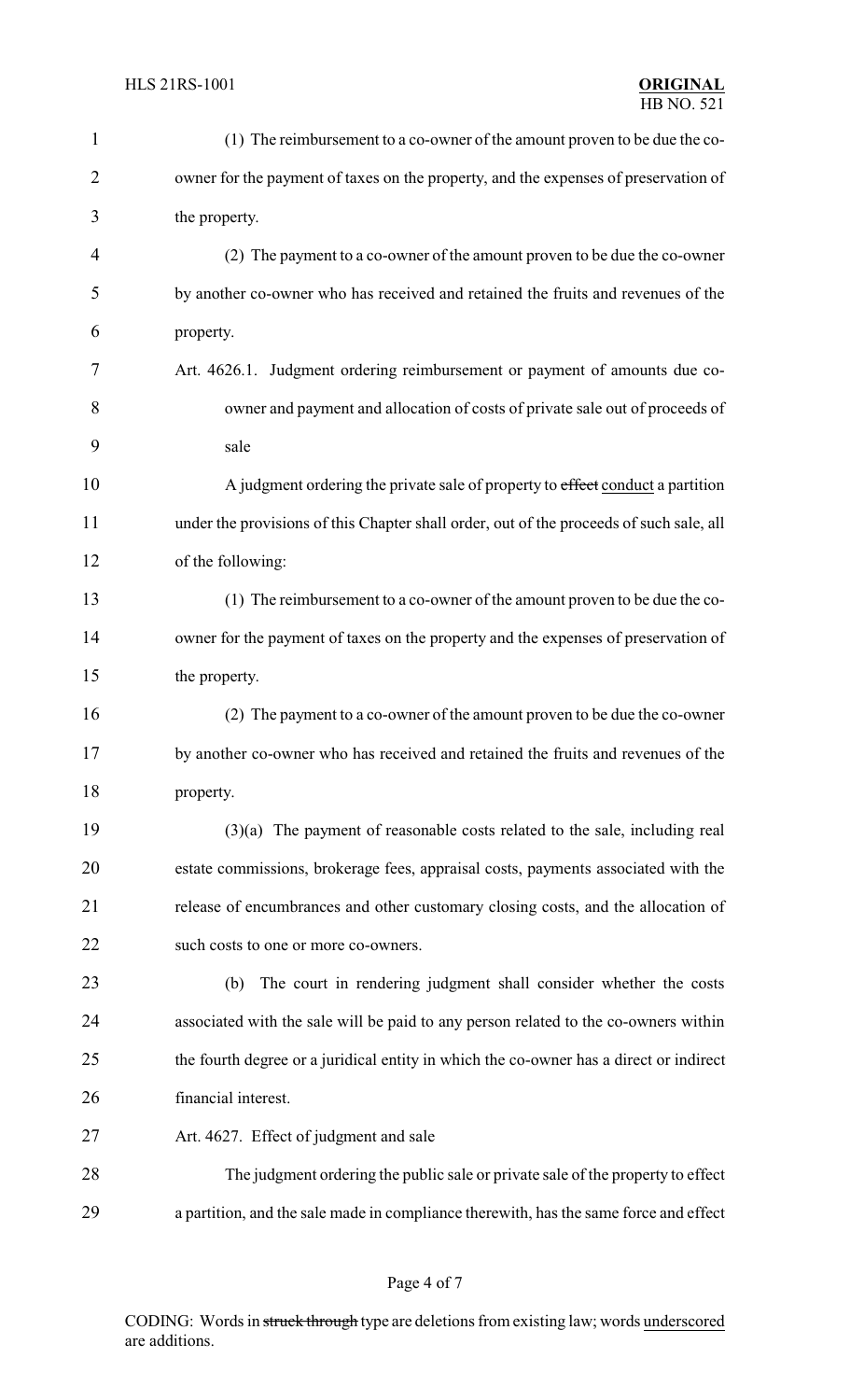| 1              | as to the absentee, his succession representative and heirs, as if he the absentee had        |  |  |
|----------------|-----------------------------------------------------------------------------------------------|--|--|
| $\overline{2}$ | been served personally with process and the judgment had been rendered against him            |  |  |
| 3              | the absentee personally. Thereafter, the absentee, his the absentee's succession              |  |  |
| 4              | representative, and the absentee's heirs are precluded from asserting any right, title,       |  |  |
| 5              | or interest in the property partitioned.                                                      |  |  |
| 6              | $\ast$<br>*<br>*                                                                              |  |  |
| 7              | Art. 4629. Articles applicable to partition by licitation or private sale                     |  |  |
| 8              | Article 4603, the first paragraph of Article 4605, and Articles 4607 and 4614                 |  |  |
| 9              | are applicable to both a partition by licitation or a partition by private sale under the     |  |  |
| 10             | provisions of this Chapter.                                                                   |  |  |
| 11             | $\ast$<br>*<br>∗                                                                              |  |  |
| 12             | Art. 4643. Appointment of attorney for incompetent when interests conflict                    |  |  |
| 13             | A. In any partition of property, whether in kind, by licitation, or by private                |  |  |
| 14             | sale, and whether judicial or conventional, of which an incompetent is a co-owner,            |  |  |
| 15             | and the interests of the incompetent conflict with those of his the incompetent's legal       |  |  |
| 16             | representative, undertutor, or undercurator, as the case may be, the court shall              |  |  |
| 17             | appoint an attorney at law to represent and act for the incompetent in the partition.         |  |  |
| 18             | If two or more incompetent co-owners whose interests conflict have the same legal             |  |  |
| 19             | representative, undertutor, or undercurator, the court shall appoint an attorney at law       |  |  |
| 20             | to represent and act for each of these incompetents in the partition.                         |  |  |
| 21             | For the purposes of the partition of property, whether in kind, by<br>B.                      |  |  |
| 22             | licitation, or by private sale, and whether judicial or conventional, the attorney at law     |  |  |
| 23             | so appointed shall act in lieu of, and has all of the power and authority of, the legal       |  |  |
| 24             | representative, undertutor, or undercurator referred to in Paragraph A of this Article.       |  |  |
| 25             | Section 3. This Act shall become effective upon signature by the governor or, if not          |  |  |
| 26             | signed by the governor, upon expiration of the time for bills to become law without signature |  |  |
| 27             | by the governor, as provided by Article III, Section 18 of the Constitution of Louisiana. If  |  |  |
| 28             | vetoed by the governor and subsequently approved by the legislature, this Act shall become    |  |  |
| 29             | effective on the day following such approval.                                                 |  |  |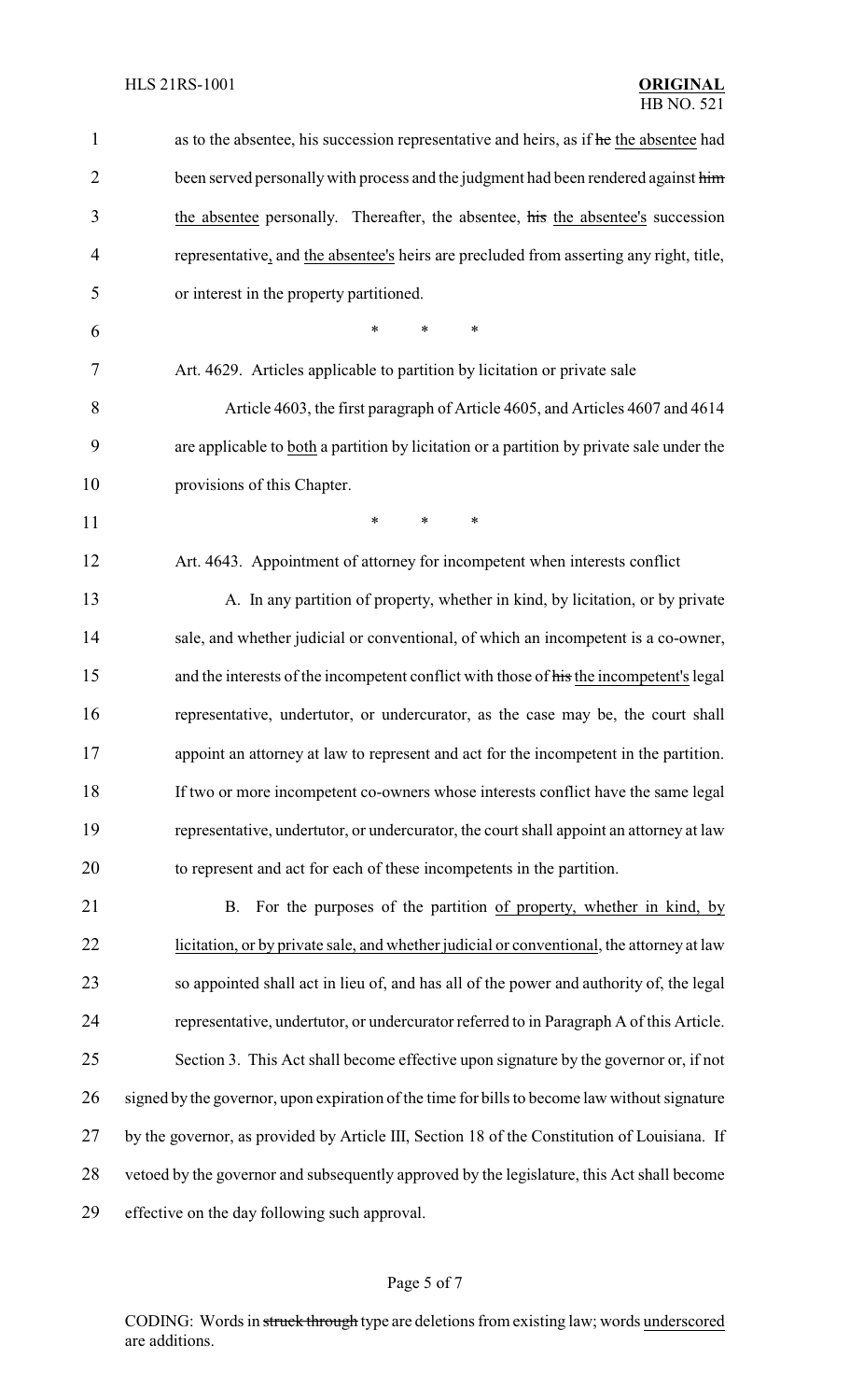### DIGEST

The digest printed below was prepared by House Legislative Services. It constitutes no part of the legislative instrument. The keyword, one-liner, abstract, and digest do not constitute part of the law or proof or indicia of legislative intent. [R.S. 1:13(B) and 24:177(E)]

| HB 521 Original | 2021 Regular Session | Seabaugh |
|-----------------|----------------------|----------|
|-----------------|----------------------|----------|

**Abstract:** Provides relative to court-ordered partitions for property.

Present law (C.C. Art. 811) provides that the court may order a partition by private sale for absentee and nonconsenting co-owners.

Proposed law makes technical changes to present law.

Present law (C.C.P. Art. 4607) provides that if the partition is made at private sale without the consent of all co-owners, the sale cannot be for less than two-thirds of the appraised property value.

Proposed law restructures present law.

Present law (C.C.P. Art. 4621) provides that for an absentee co-owner, a partition may be effected by licitation or private sale.

Proposed law makes technical changes to present law.

Present law (C.C.P. Art. 4622) provides that a petition for partition by private sale shall describe the primary terms of the proposed sale, identify the proposed purchaser, if any, disclose whether the proposed purchaser is related to any co-owner, and disclose whether any costs associated with the sale are paid to a party related to any co-owner within the fourth degree or a juridical entity in which the co-owner has a financial interest.

Proposed law makes technical changes to present law.

Present law (C.C.P. Art. 4624 and C.C.P. Art. 4625) includes partitions by private sale in the requirements of notice publication and trial.

Proposed law makes technical changes to clarify terminology in present law.

Present law (C.C.P. Art. 4626) provides that the judgment dictate that a pro-rata payment of reasonable costs related to the sale be deducted from the share of each co-owner.

Present law (C.C.P. 4626.1) provides that judgments ordering the private sale of a property shall order reimbursement to the co-owner for taxes, preservation expenses, and the amount owed to him by another co-owner receiving and retaining fruits and revenues of the property. The judgment shall also order that reasonable costs related to the sale, including real estate commissions, brokerage fees, appraisal costs, encumbrance releases, and other customary closing costs, be allocated to one or more co-owners.

Proposed law makes technical changes to present law.

Present law (C.C.P. Art. 4627) provides for the effect of a judgment ordering a public sale also applies to private sales.

Proposed law clarifies terminology in present law.